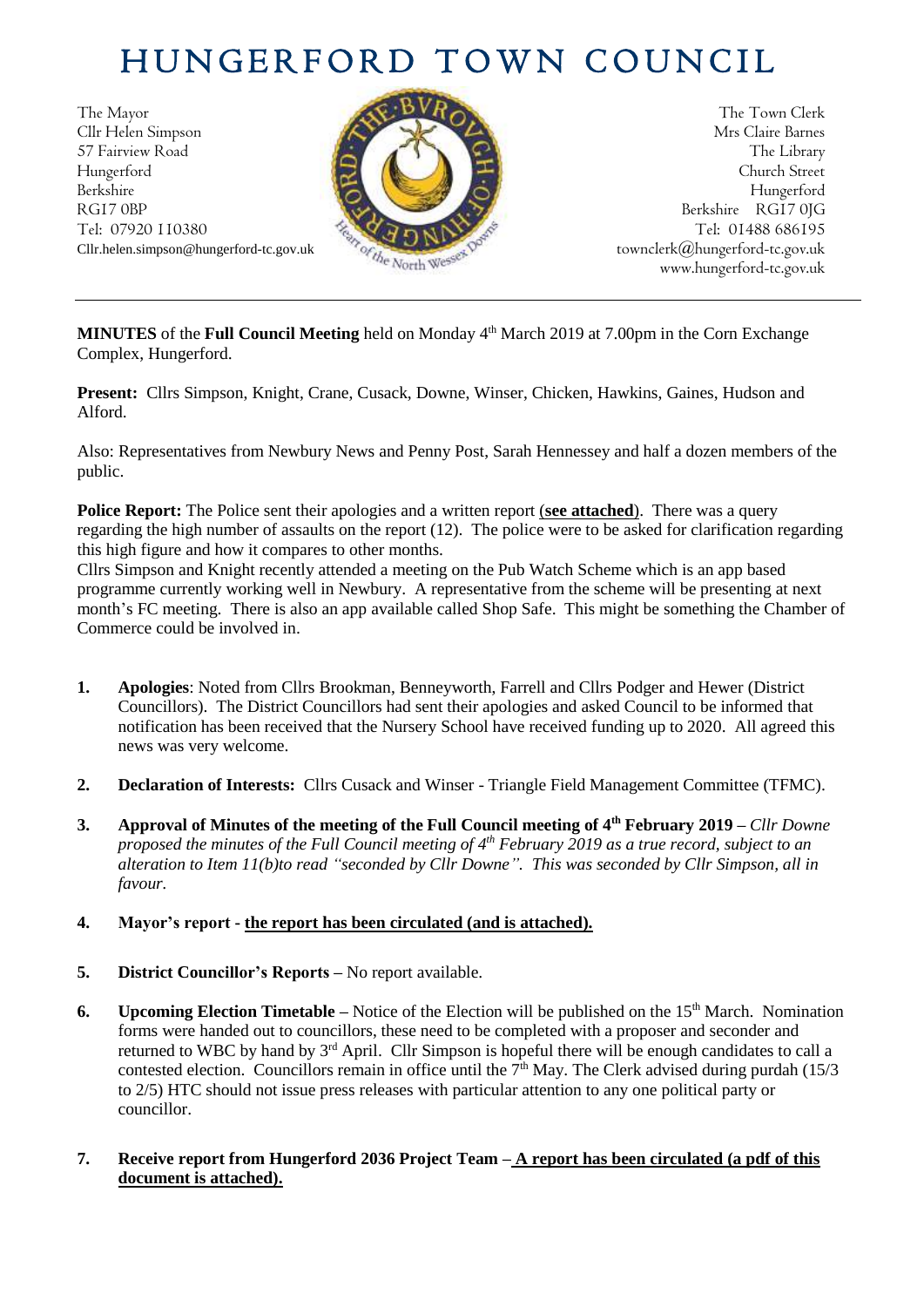**8. Triangle Field – Volunteer(s) required to join Triangle Field Management Committee –** Cllr Winser is coming off the committee with effect from the TFMC AGM in April. The committee has been proactive in raising funds and thanks were given to Cllr Winser for her hard work on the committee. If anyone was interested in joining, they would be welcome to go along to the next TFMC meeting on Monday 11<sup>th</sup> March at 8pm. Cllr Knight offered to join the committee.

#### **9. Committee reports (no more than 3 minutes per report)**

#### **R&A – Cllr Simpson – A report has been circulated (and is attached).**

## **E&P – Cllr Farrell - A report has been circulated (and is attached).**

**H&T – Cllr Hudson –** The committee agreed to review the number and position of salt bins in the town. A lot of people don't appear to know how to use the salt so instructions with each bin would be useful. WBC will be asked to review the parking situation at Atherton Crescent. The car park extension at the station is being investigated. Councillors had attended a LEP meeting where discussions took place about obtaining funding for the station in the long term. The issues of dog fouling and pigeons were discussed. **T&E – Cllr Crane –** The recent LEP meeting had provided a good link. Permission has been received from WBC for placing of the welcome signs. Cllr Crane and the Clerk have met with staff at the John O'Gaunt School to discuss this year's Trade Showcase. It has been suggested the event takes place in the evening with more emphasis on employment opportunities. GWW advert has been placed. Cllr Crane met with the Chamber of Commerce and Town Team and are looking at a policy for the town centre, possibly having a manned booth in the town issuing information for visitors. Hungerford needs a USP. It was suggested a large Tutti-pole could be erected perhaps on the Wharf. **F&GP – Cllr Winser –** No meeting had been held.

**10. Finance – Cllr Winser**

**a) Propose authorisation of cheque run payments (circulated) for last month** – *Cllr Winser proposed authorisation of the cheque run of £13,677.99, seconded by Cllr Simpson, with one abstention, rest in favour.* 

**b) Propose Year to date accounts – refer to circulated Income/Expenditure Report –** Some phasing issues and overspends were explained. There have been some high electricity bills from the Croft Field Centre due to heaters being left on, it was suggested timer devices should be installed on the heaters. There is a large amount of money in the Library external maintenance fund, F&GP will discuss moving some into EMR. There is an overspend on the CCTV system due to a new modem being installed, the regular contribution from the Police towards the CCTV cost is still awaited. *Cllr Winser proposed the accounts, seconded by Cllr Simpson, all in favour.*

**c) Propose acceptance of risk assessments for lone working and office, as circulated –** Lone manual workers should check in and out of the office after working where practicable. The assessments should be talked through with the contractors who should then sign the document. *Cllr Simpson proposed acceptance of the risk assessments, seconded by Cllr Knight, all in favour.*

- **11. Hungerford in Bloom – Agreement of final arrangements for this year's competition – a report has been circulated and is attached).** *Cllr Simpson proposed Cllr Hawkins proceeds with the proposals outlined in the report, seconded by Cllr Chicken, all in favour.*
- **12. Annual Town Meeting – Update on format and attendees –** Cllr Chicken has produced a layout for the meeting which is to be held in the Corn Exchange. The changed format this year will consist of displays rather than formal presentations which will enable the public to speak to exhibitors on a one to one basis in a more relaxed and approachable way. H2036 will be present as part of their consultation.
- **13. Banner policy – Consider adoption of policy as discussed at H&T Committee – ACTION:** To go back to H&T and to Full Council next month.
- **14. Any other Reports (3 minutes each) not to include any proposals –** A member of the public asked if there was any progress or improvement relating to the HGV deliveries at the One Stop shop. Tesco's have said they would do their best to adhere to deliveries outside of school drop off and pick up times.

Stuart Davenport introduced himself as a new Conservative District Candidate for Hungerford.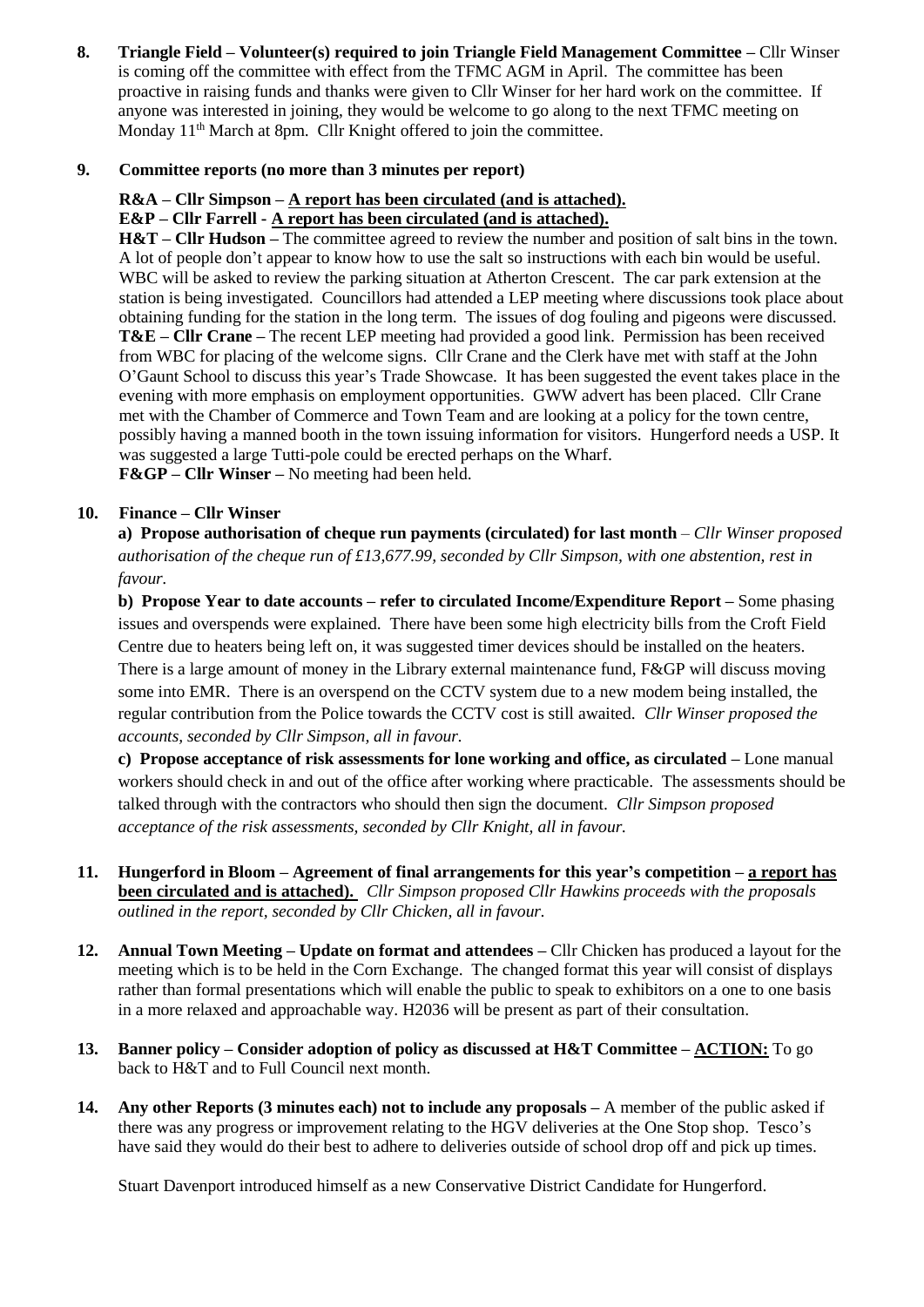- **15. Part 2 – Consider amendment to new contracts – Refer to report submitted –** The changes are proposed for the contracts of Employee no. 12 and 13. *Cllr Winser proposed acceptance of the private report with some amendments to TOIL which must be taken with the following calendar month and the report amended to read 'require up to 3 days holiday', seconded by Cllr Simpson, all in favour.* Cllrs Simpson, Knight and Winser attended an Employment Law seminar and are considering whether HTC should pay for an Employment Law service. Any changes to existing contracts can be considered next year but would need to be negotiated and should show a business need.
- **16. Part 2 – Agree carrying forward of holiday for Employee no. 2 –** *Cllr Winser proposed in total 10 days can be carried forward, 5 of which will be taken in April 2019, seconded by Cllr Knight, all in favour.*

Meeting closed at 8.30pm

# **REPORTS**

## Police Report for FC March 2019

Unfortunately, there will be no-one available this evening to attend the council meeting. I am very sorry for this.

However as such, I have had a quick look at the figures for the past month as follows:

**Burglary Dwelling** – **0**

# **Burglary Non Dwelling** – **2**

**Theft From Motor Vehicle** – **19** (However this includes a spike in isolated incidents at both Membury Services & Coombe Gibbet)

#### **Assaults** – **12**

**Shoplifting** – **6** (Boots & Co/op being all of these)

#### **Public Order** – **0**

**Criminal Damage** – **7** (4 of which appear to be the same incident in Kintbury)

Just to add to the above, this week is Rural Crime week nationally and as the local police team we will be working with partner agencies, identified rural community spotters and other cross border police to target rural crime with specifically run operations. As part of which we will be looking to target the above numbers in Theft from motor vehicle at beauty hotspots / services etc.

Once again, apologies that we have no-one to attend this evening.

Kind Regards,

**PC 7692 Paul COLE** | **Thames Valley Police**

Mayors Report: February 2019 Cllr Helen Simpson

| $4th$ Feb     | <b>Full Council Meeting</b>                                                  |
|---------------|------------------------------------------------------------------------------|
| $11th$ Feb    | Environment & Planning Meeting                                               |
| $11th$ Feb    | Meeting at CDK with Cllr Crane to discuss Trade Showcase                     |
| $12^{th}$ Feb | Interviews for new staff member                                              |
| $12^{th}$ Feb | Meeting with 4 members of the public to discuss future Youth plans and ideas |
| $13th$ Feb    | Health & Safety inspection on Triangle Field                                 |
| $19th$ Feb    | <b>Recreation and Amenities Meeting</b>                                      |
| $20th$ Feb    | Hungerford Theatre Company 'The Sound of Music' production                   |
| $25th$ Feb    | Employment Law seminar – Southampton                                         |
| $25th$ Feb    | <b>TVLEP</b> Meeting                                                         |
| $26th$ Feb    | Meeting – Tourism and Hungerford promotional ideas                           |
| $27th$ Feb    | Hungerford Care Home – International Food Festival                           |
| $28th$ Feb    | Meeting with Police regarding Hungerford Pub Watch Scheme                    |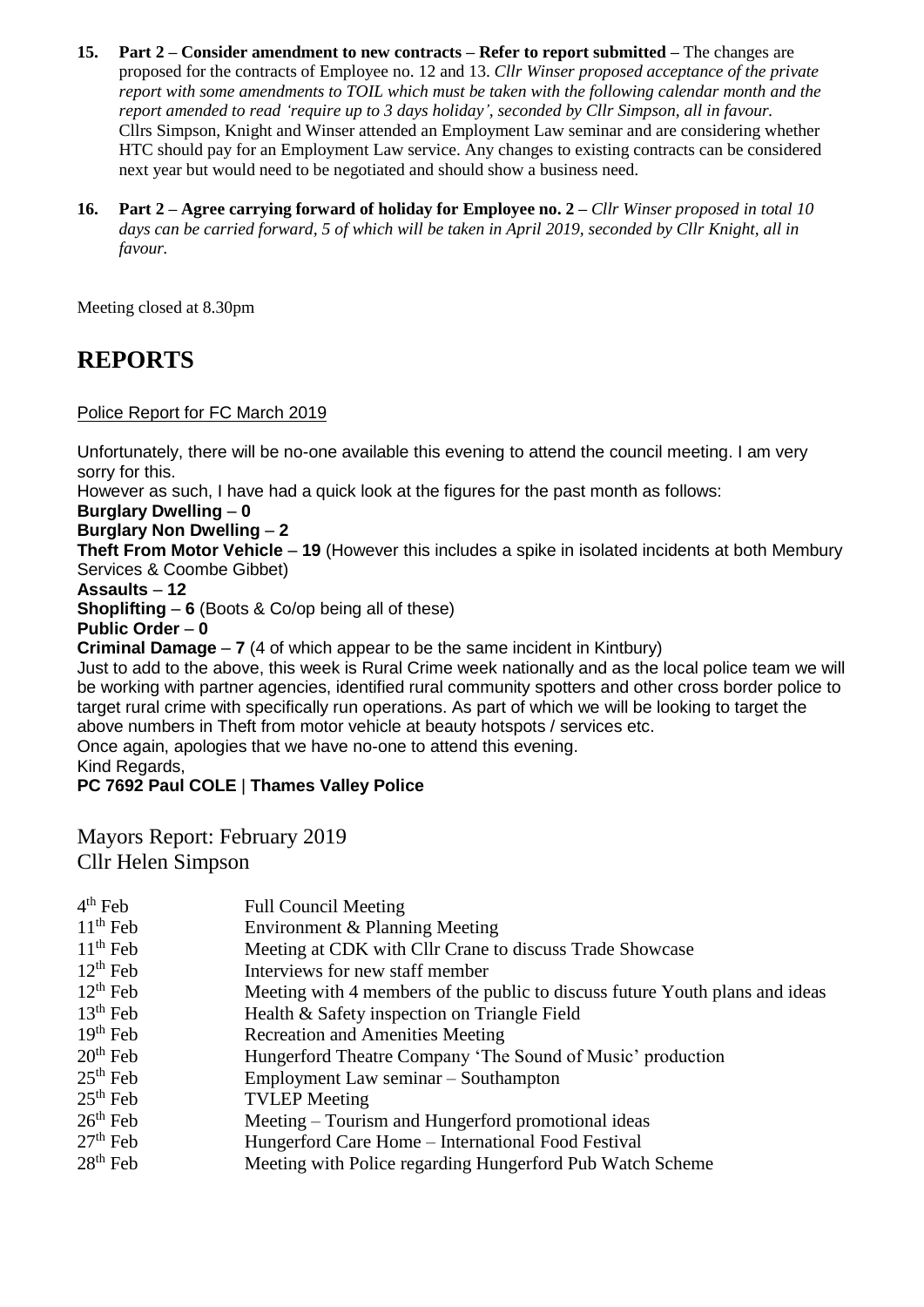

# R&A Report for March Full Council 2019

HAHA – signing of Marsh Lane lease still on going. Just 3 letters have been sent from HTC to speed up rent payments outstanding. HAHA will celebrate their 10yr anniversary this year with many events planned. HAHA will be present at the town meeting.

TFMC – Claire W and I completed the health and safety inspection. Cleaning was still below expected standard (changing room's) but the kitchen was much improved. Some of the brickwork needs attention (frost has blown some bricks and mortar loose)

Car park is very pot holed and the perimeter needs addressing. This will be added to HTC tree maintenance program following inspection from tree expert.

Croft Field – The floor levelling is still outstanding (garden room). but quotes are being obtained. The double doors (main room0 are also out to tender for replacements, it was felt maintenance was only a temporary fix and not worth the expense.

Contractors – Due to the long -term illness of one HTC employee, HTC's regular contractor has agreed to carry out the extra workload in addition to his contract.

Town Meeting – Cllr Hawkins has agreed to host the R&A table at the town meeting with HAHA alongside. Focus will be Hungerford in bloom and town assets (mostly picture based) Members Bid – R&A discussed projects that could benefit.

# E&P Report for March 2019 Full Council

Again this month nothing too much of note, usual extensions and small alterations.

Coffee 1 voted positive except signage which we felt needed to be in keeping with Hungerford. No back lighting. The signage also overhung excessively.

The old barber shop and kaleidoscope shop to be returned to its original floor plan. (This property listed).

Carolann Farrell.

# **Public/ Private Report**

Pubic **Report to:** Hungerford Full Town Council 4 March 2019 **Agenda Item No 11:**  Hungerford in Bloom.

# **Background**

The 2019 Hungerford in Bloom competition is now in the final planning stage. Cllr Hawkins is planning the competition with the welcome help of the Office. The entry form (attached) has been finalised and as discussed at the January Full Town Council Meeting supports closer links with the "Smarten Up Hungerford" campaign. The date of Saturday 6 July (equivalent weekend to 2018) has been earmarked for the competition. Judges have been approached and two have provisionally agreed to Judge this year. Hungerford Chamber of Commerce has been engaged and enthusiastically supported the competition. The Allotment Society has agreed to hold the competition and is finalising details, including their own entry process.